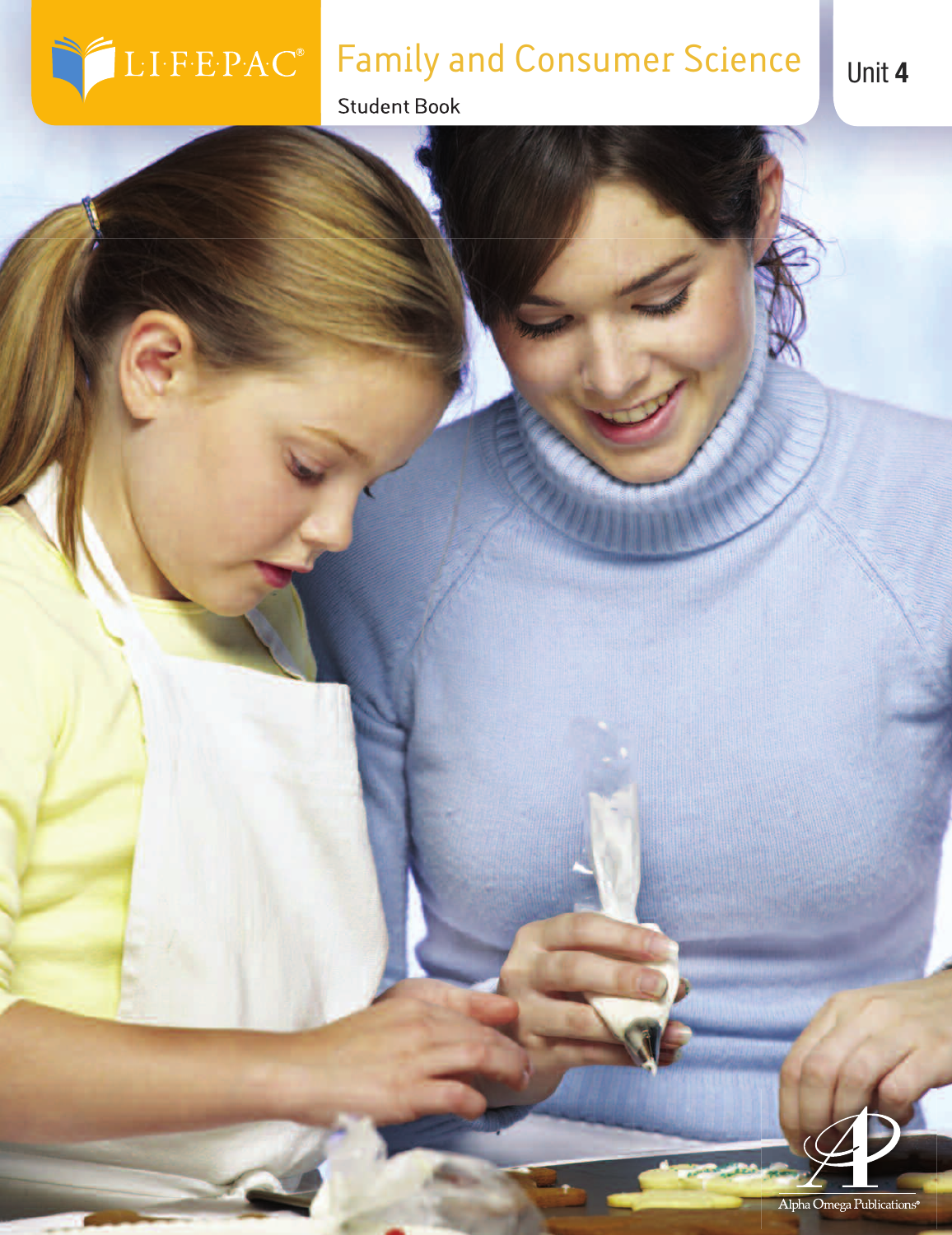# **FAMILY AND CONSUMER SCIENCE LIFEPAC 4 THE CLOTHES YOU WEAR**

# **CONTENTS**

| I.  |                               |  |
|-----|-------------------------------|--|
|     |                               |  |
|     |                               |  |
|     |                               |  |
| II. | DESIGN AND APPEARANCE 21      |  |
|     |                               |  |
|     | Garment Styles and Parts 24   |  |
|     |                               |  |
|     | III. TEXTILES AND FABRICS  44 |  |
|     |                               |  |
|     |                               |  |
|     |                               |  |
|     |                               |  |
|     |                               |  |
|     |                               |  |
|     |                               |  |

# **Author: Marcia Parker, M.Ed.**

Editor: Alan Christopherson, M.S. Illustrations: Alpha Omega Graphics



804 N. 2nd Ave. E., Rock Rapids, IA 51246-1759 © MM by Alpha Omega Publications, Inc. All rights reserved. LIFEPAC is a registered trademark of Alpha Omega Publications, Inc.

All trademarks and/or service marks referenced in this material are the property of their respective owners. Alpha Omega Publications, Inc. makes no claim of ownership to any trademarks and/or service marks other than their own and their affiliates', and makes no claim of affiliation to any companies whose trademarks may be listed in this material, other than their own.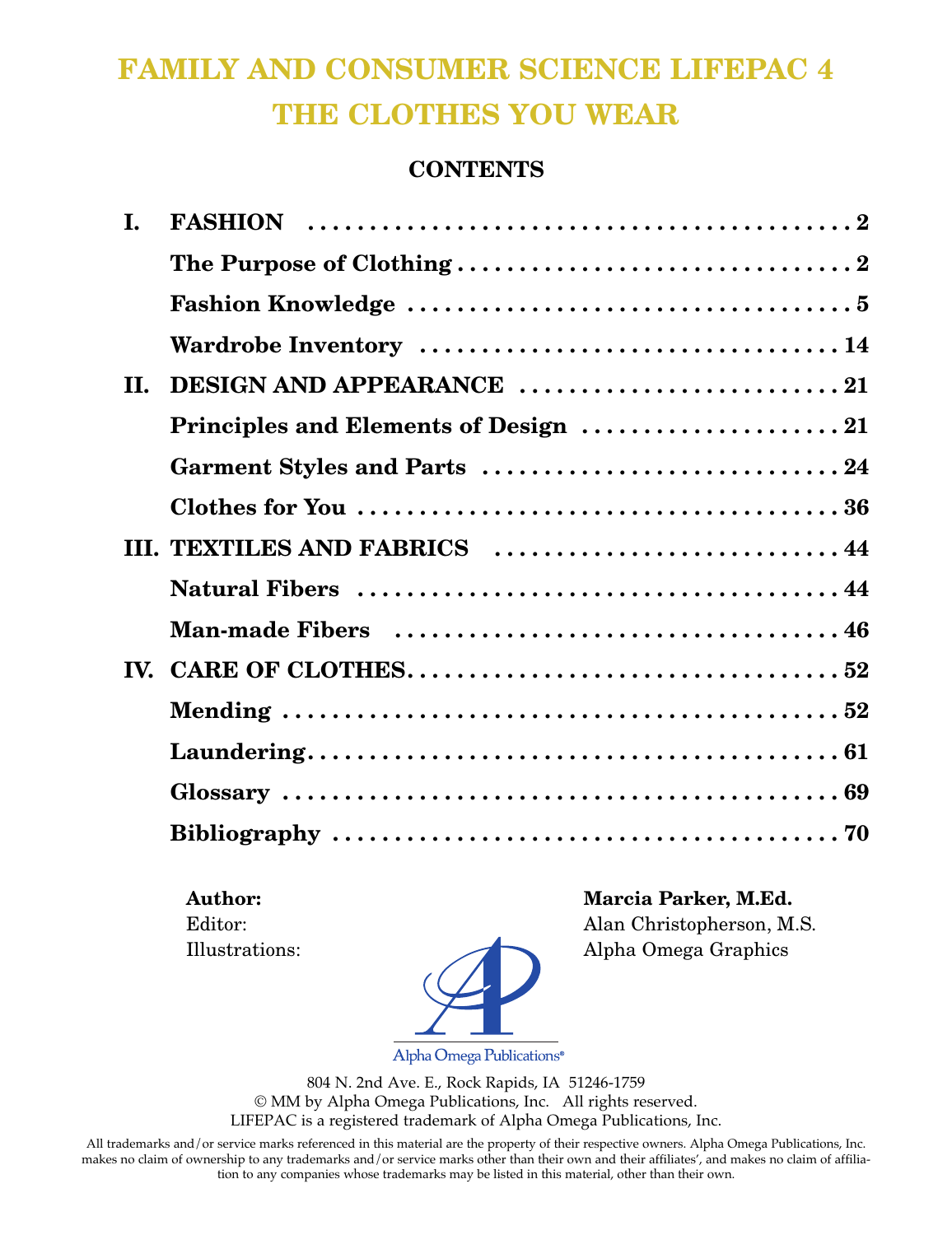# **THE CLOTHES YOU WEAR**

What is the purpose of clothing? The first mention of clothes in the Bible is found in Genesis 3:7 when Adam and Eve, "...made themselves aprons" to cover and protect themselves. This LIFEPAC<sup>®</sup> will discuss the purposes for making specific choices of clothes.

It is important to have a basic understanding of fashion cycles, clothing construction, and clothing business terms in order to make informed choices when selecting your wardrobe. Understanding the elements and principles of design and garment styles will help you make wise selections that will compliment your body type.

Clothing is seasonal, cultural, and personal, but textiles and fabrics influence your choices accordingly. For example, you wouldn't wear wool in the summer—you would be extremely warm if you did. Knowing whether a garment is made from a natural or man-made fabric is important in its care. It is also important to select the proper fabric when making a garment.

The last section will address the topic of caring for clothing. You will be able to demonstrate techniques in mending and laundering your clothes. Clothes will last a long time if they are properly cared for. Mending clothing as soon as problems are discovered keeps them from becoming worse. Properly laundering clothes not only insures a longer-lasting garment but enhances its appearance as well.

### **OBJECTIVES**

**Read these objectives.** The objectives tell you what you will be able to do when you have successively completed this LIFEPAC.

When you have finished this LIFEPAC, you should be able to:

- 1. Identify the purposes for making specific choices in clothes.
- 2. Gain a basic understanding of fashion cycles.
- 3. Define fashion terms, clothing construction terms, and clothing business terms that affect your wardrobe selections.
- 4. Analyze your present wardrobe and design a plan to gradually improve it.
- 5. Gain an understanding of the elements and principles of design.
- 6. Identify different garment styles.
- 7. Identify your body type for making proper clothing choices.
- 8. Identify various types of both natural and man-made fabrics.
- 9. Demonstrate various mending techniques.
- 10. Demonstrate the ability to launder clothing.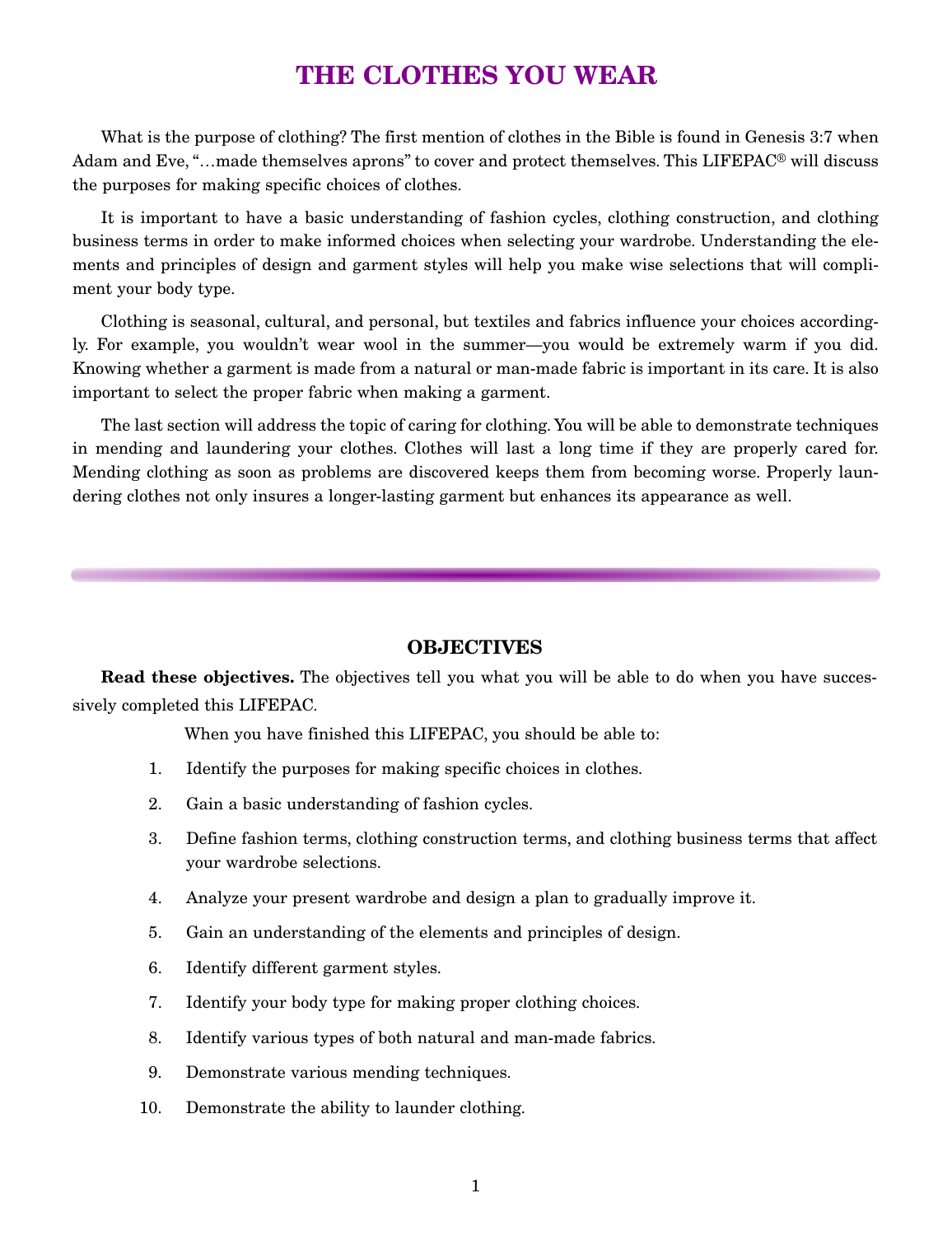# **I. FASHION**

The clothing worn by the ancient Hebrews was significant. Clothing worn by the Hebrews served as the external symbol of the individual's innermost feelings and desires. Festive and joyful occasions called for bright colors, while the Jew in mourning put on sackcloth, the poorest kind of dress. One's status in society also determined the manner of dress. Clothes play an important role in our lives as well; wearing the appropriate **attire** for every occasion or activity is a testimony of character and an expression of individuality.

Avoid fads—you don't have to be "in style" to be stylish. Keep a sharp wardrobe, choosing classic styles in quality fabrics that flatter your body type. Knowing about fashion is important so that you can make proper choices in the selection of your wardrobe. An understanding of the elements and principles of design and garment styles will help you improve your present wardrobe and make those wise choices.

### **SECTION OBJECTIVES**

**Review these objectives.** When you have completed this section, you should be able to:

- 1. Identify the purposes for making specific choices in clothes.
- 2. Gain a basic understanding of fashion cycles.
- 3. Define fashion terms, clothing construction terms, and clothing business terms that affect your wardrobe selections.
- 4. Analyze your present wardrobe and design a plan for gradually improving it.



# **THE PURPOSE OF CLOTHING**

People wear clothing for protection. The Jewish *simlah* was an outer garment resembling a large sheet with a hood, used for additional warmth.<sup>1</sup> We too use clothing for protection from the **elements**: raincoats, sweaters, coats, hats, gloves, sunglasses, etc. Clothes also protect us from occupational hazards such as safety helmets for construction workers, fire-retardant suits for firefighters, lab coats for scientists, and latex gloves for doctors. On a more domestic level, the apron protects clothes while cooking. Clothes also serve to protect our bodies from harm such as helmets and bulletproof vests.





Another reason for wearing clothing is to cover parts of the body that society feels should be covered. Dress modestly. Most of today's fads do not promote modesty (low necklines, high hem lines, tight-fitting tops, tight-fitting jeans/pants or jeans/pants that hang way below the belt line), heavily **accentuating** the body rather than the face. Be conscious to design your wardrobe to focus attention on your **countenance** rather than your body.

Clothes also express status or one's position or rank in comparison to others. Status is reflected when one's clothes give a person a higher social rank, acceptance and peer approval by identifying him according to wealth, employment, and social level. Thus, a person is often labeled according to how she dresses: a banker, a lawyer, a doctor, a nurse, a soldier, a construction worker, a farmer, an inmate, a

<sup>1.</sup> Packer, J.I., Tenney Merrill C. and White, William, Jr., *The Bible Almanac*, Thomas Nelson Publishers, 1980. p475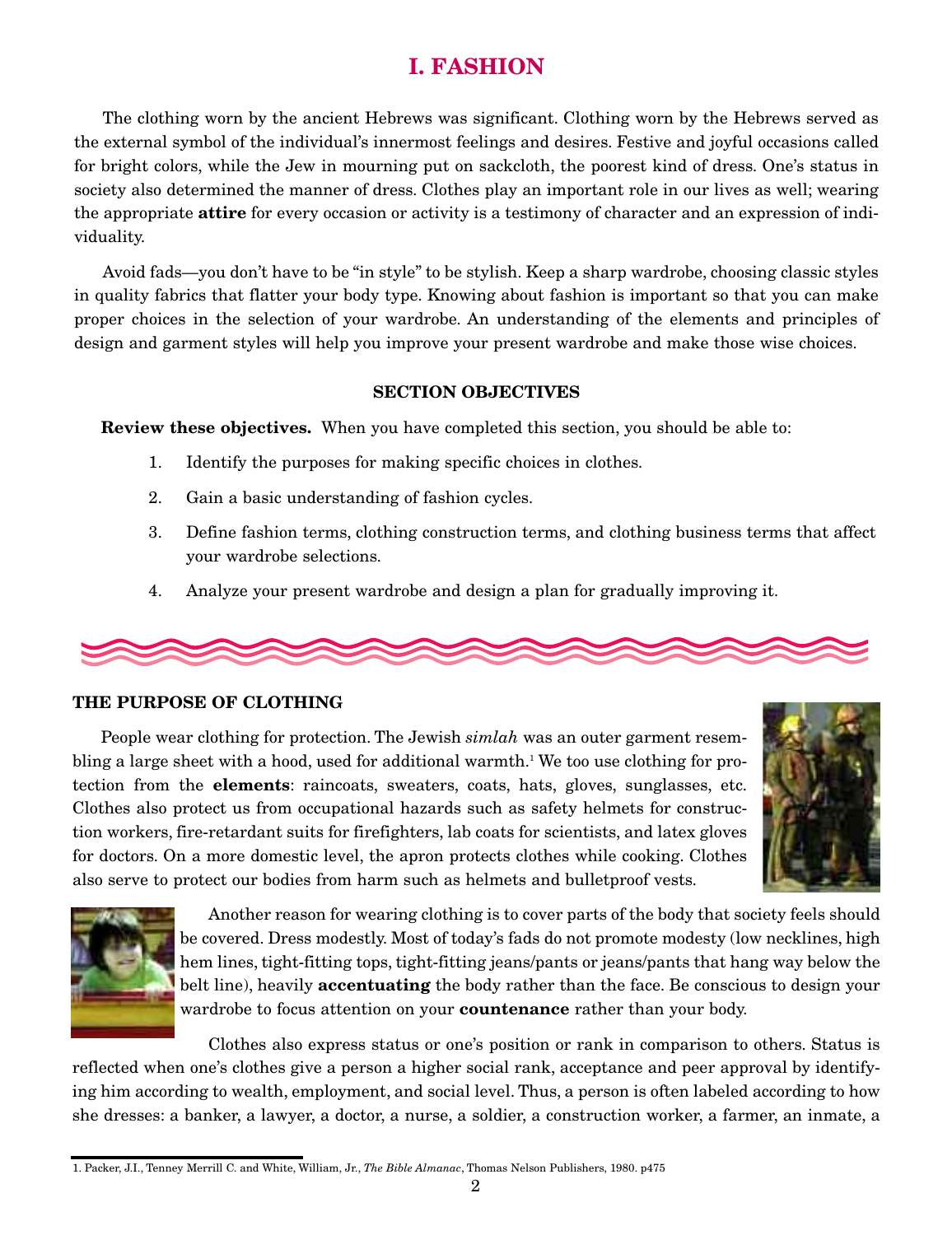rock musician, a gang member, or an athlete. All of these people walk different paths in life, yet all wear a **uniform**, service stripes, badge, or clothes that clearly identify his/her status or role to others. The Hebrews did the same. The *kethon* was the costume of the common people, the *beged* was a badge of dignity to the wearer (worn by distinguished members of great families), and the *addereth* was worn to indicate that the wearer was a person of importance.<sup>2</sup>



Clothes are also used to symbolize feelings. Again, the Hebrews utilized certain kinds of cloth with astonishingly vivid colors of white, purple, scarlet, blue, yellow, and black to represent the state of their minds and emotions. When joyful and ready to enter into festive occasions, they donned their clothing of brightest array. When they mourned or humbled themselves, they put on sackcloth (literally, cloth from which sacks were made), which was considered the very poorest kind of dress, indicative of their lowly feelings. The Hebrews wore different types of clothing for special occasions: robes of honor, wedding garments, mourning garments, winter clothing. <sup>3</sup> Many of the Hebrew traditions have been carried on to us today. We wear black or at least subdued colors to funerals, and have special wedding garments as well. We have bright and elaborate clothes for festive occasions. Of course, we have special clothes for work and play. When planning a wardrobe, it is crucial to find proper clothes for all occasions.

We also wear clothes for adornment. It is a decoration through which we use color, line, shape, and texture to enhance our natural **beauty** and charm. Clothing items for body adornment also show how different cultures view beauty. For example, in Greece and Scotland men have traditionally worn short skirts. However, men in the United States would frequently be ridiculed for such attire.

Regardless of culture, two principles must be kept in mind:

- 1. *Individuality* We are made in God's image, yet each is unique and different.
- 2. *Character* We should do all things to the best of our abilities to honor God.

The clothing you select is a reflection of your character and individuality. Therefore, dress modestly. A girl should dress so that her entire countenance is feminine, a "softening" in line. She should shun harshness, sloppiness, or manliness. On the other hand, a boy should dress so as to enhance his masculinity, avoiding anything that makes him appear feminine.

Individuality is self-expression which distinguishes one person from another. Clothes which look good on one person may be a disaster on another. Although a person may have to **conform** to certain **dress codes** for church, work, or school, there are still ways to express individuality. You can select your own colors, lines, textures, and shapes and still remain within the boundaries set forth. **Accessories** are important to any wardrobe. If used correctly, you can even express your individuality even while wearing a uniform.

<sup>2.</sup> *ibid*., p. 475

<sup>3.</sup> *ibid*., p. 475-486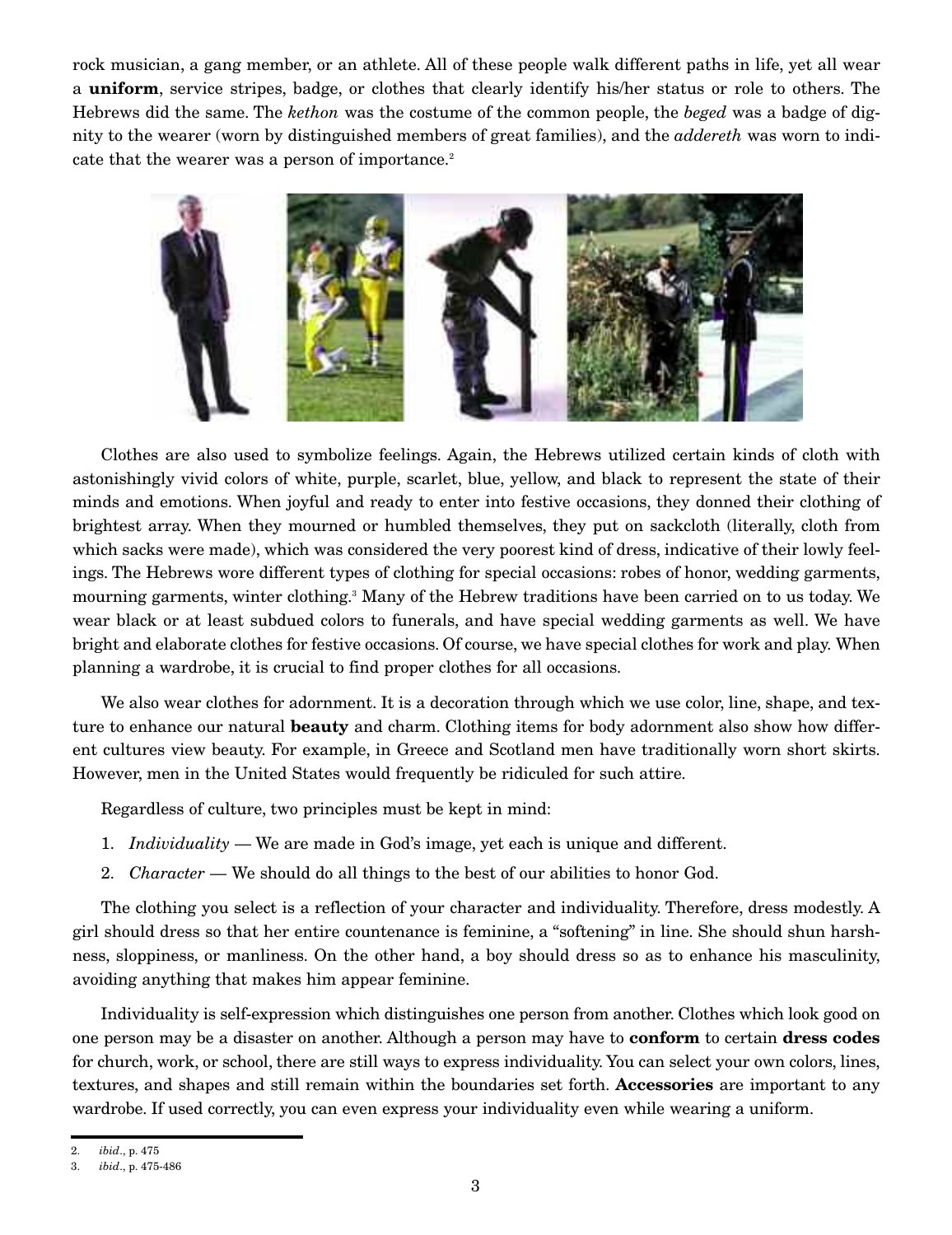Personality is the sum total of characteristics that distinguish an individual, especially his or her behavioral or emotional tendencies. Your **attitudes** and **values** stem from your personality and are expressed through your dress. Values are the ideas, beliefs, or things that are important to someone. Different people have different values, such as believing that comfort, economy, easy care, prestige or the latest fashion look is specifically important. Attitudes are a person's feelings about or reactions to people, things, or ideas as formed from the person's values. We base our "**first impressions**" of people on our own values and attitudes. Sometimes these are correct, but often they are uninformed and unfair. However, it is wise to make a good first impression on someone else. What one wears to a job interview could very well be one deciding factor in whether or not that individual gets the position. The values and attitudes influencing a person's clothing choices change as he/she goes through life.

Not only does your personality determine what you choose to wear, but what you wear can also influence your personality. Wearing business attire often influences people to act more formally. On the other hand, casual attire produces a casual attitude and behavior.

Consider your lifestyle when selecting your wardrobe. What section of the country do you live in? Do you live in the city or the country? Does your life center on school, home, or work? Are you a busy socialite or a homebody?

The better you look, the better you feel about yourself and others. The better you look, the better others think about you, too. It is more difficult to respond well to someone who looks sloppy rather than one who looks and smells nice.

| $\frac{1}{2}$ . | Fill in the blanks.                                                                                                                              |  |  |  |  |
|-----------------|--------------------------------------------------------------------------------------------------------------------------------------------------|--|--|--|--|
| 1.1             |                                                                                                                                                  |  |  |  |  |
| 1.2             | An asbestos suit for a fire fighter would be a good example of protective clothing that protects                                                 |  |  |  |  |
| 1.3             | It is important to be considerate of the feelings of others in society so dress _________________.                                               |  |  |  |  |
| 1.4             | body.                                                                                                                                            |  |  |  |  |
| 1.5             | Define status.                                                                                                                                   |  |  |  |  |
| 1.6             |                                                                                                                                                  |  |  |  |  |
| 1.7             | Define <i>identification</i> .                                                                                                                   |  |  |  |  |
| 1.8             | Give an example of how a person can be identified through his dress.                                                                             |  |  |  |  |
| 1.9             | In Hebrew culture, the ________________________ was the costume of the common people and the<br>was worn to indicate the importance of a person. |  |  |  |  |
| 1.10            |                                                                                                                                                  |  |  |  |  |
| 1.11            | If the Hebrews were feeling festive they wore garments of what colors?                                                                           |  |  |  |  |
| 1.12            | Clothing worn as an adornment shows how different _____________________________ view beauty.                                                     |  |  |  |  |
| 1.13            |                                                                                                                                                  |  |  |  |  |
|                 | 4                                                                                                                                                |  |  |  |  |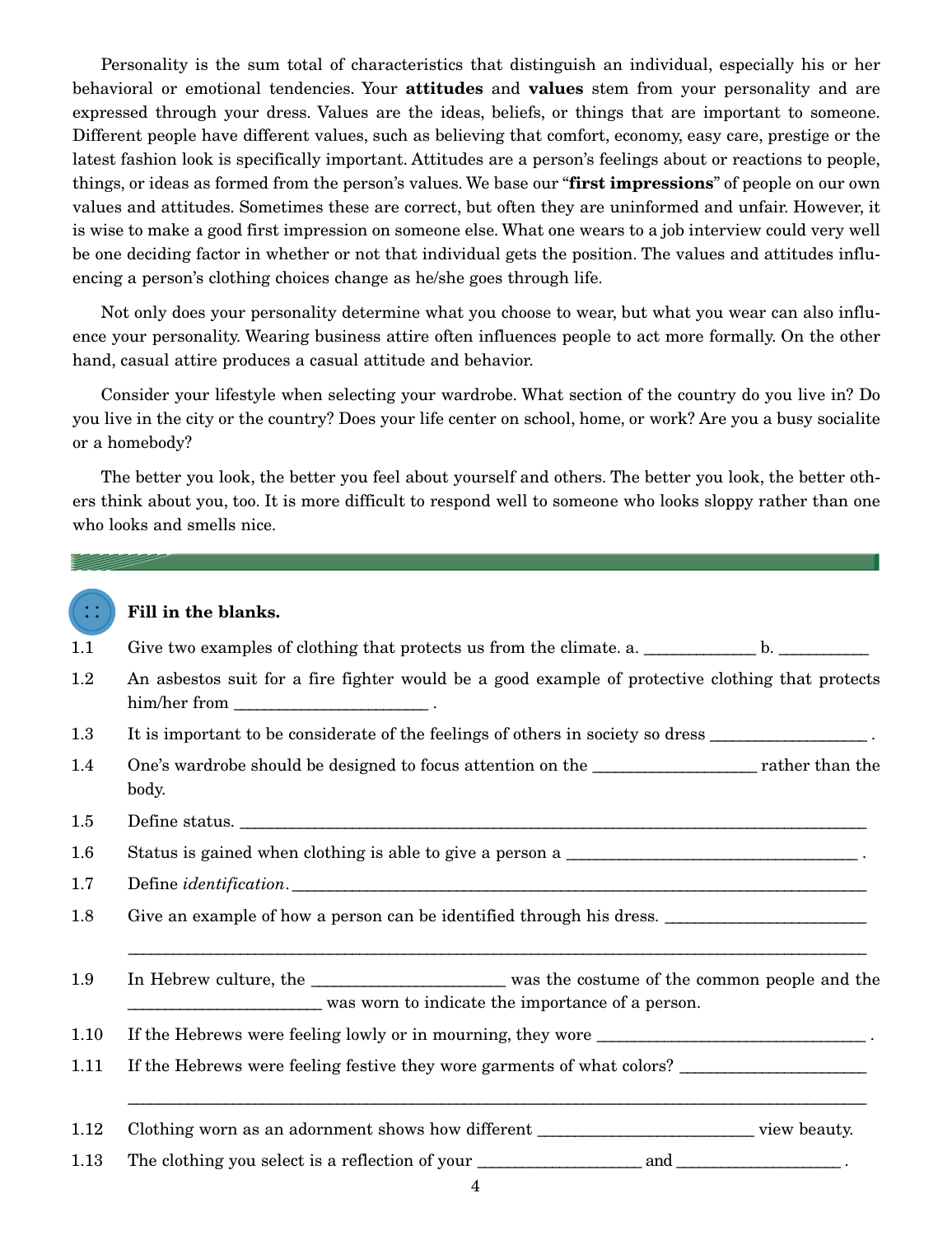1.14 Define *dress code*.

### 1.15 Define *personality*.

### **FASHION KNOWLEDGE**

Fashion is "whatever is favored at a given time by those who are regarded as up-to-date" (Compton). Most often associated with clothes, it is also is used in reference to interior decoration, furniture, architecture, entertainment, etc.

Fashion changes from season to season and from year to year. It may even return to a style that was popular years before. The following are the stages of a typical fashion cycle.

- 1. New fashions are introduced and worn by fashion leaders.
- 2. Adaptations are worn by different people (styles are created in materials that everyone can afford).
- 3. Well-established style leads to mass acceptance.
- 4. Social saturation—everyone has it.
- 5. Overused, becomes dull and boring.
- 6. Declines in popularity.
- 7. Eventually becomes obsolete—no one will wear it.
- 8. In about 20 years, the fashion will be revived. Examples: flare legs on jeans (bell bottoms), boots, platform shoes.
- 9. Some changes from before, but the style is there and the fashion leaders wear them. (Thus the cycle begins again.)

The extent and duration of fashion cycles have been influenced by changes in technology. When clothing had to be handmade, fashions lasted for decades. Kings and especially queens greatly influenced the styles worn. However, the mass-production of a single design has greatly reduced the amount of time it takes for a style to reach large numbers of people. The mass media (books, plays, motion pictures, etc.) are now the dominant force in world-wide fashions. Thus, designs can go in and out of fashion much more quickly. The once popular book, *Little Lord Fauntleroy*, by Frances Hodgson Burnett introduced the velvet suit to young boys because the small hero in the story wore one! Important events changing the lifestyles of a society also influence the styles of the times. During World War II, women worked in factories and needed simple, easy-to-maintain dresses and even slacks, thus changing the fashions. 4

The three **silhouettes** that were the basis for fashion cycles in the past were the bell, back fullness, and tubular silhouette. The bell silhouette has a fitted waist and full skirt. The back fullness silhouette has extra fullness that puffs out in the back only. The tubular silhouette is a slim and straight skirt all around with a high or low waistline.



<sup>4.</sup> *Compton's* Encyclopedia Online, "Clothing"; "Fashion"; "Dress Design"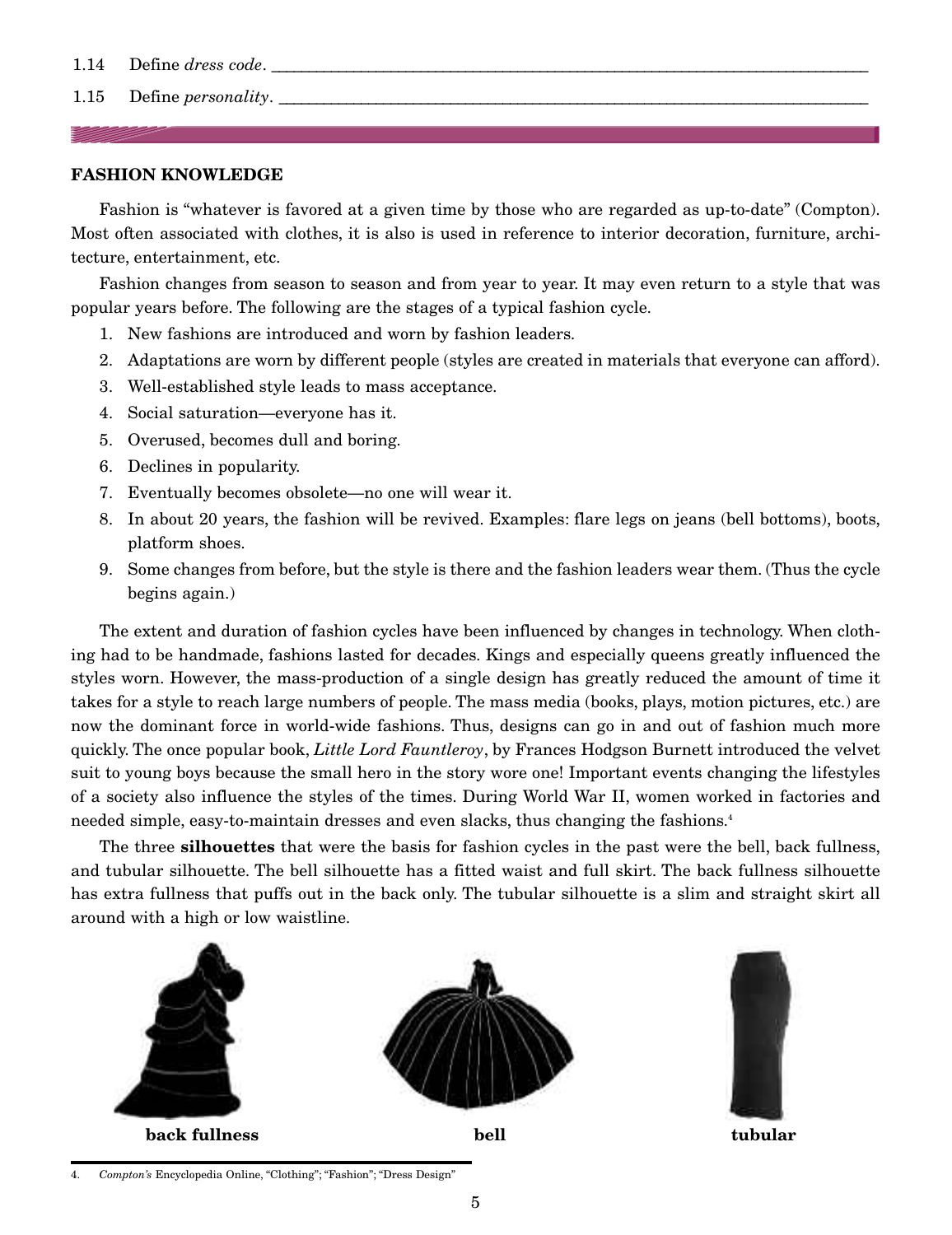Parisian designers have been the major influence on women's fashions while the Bond Street tailors of London set men's clothing styles. Many of their high-priced, copyrighted originals are then sold to dress manufacturers in America and other countries for mass production5

In recent years, it has become almost impossible to single out one style as the prevailing fashion. So many designs are available to the public at the same time that many different fashions exist simultaneously. A woman who owns an ankle-length skirt, a knee-length skirt, and jeans can be fashionable wearing any one of them.

| 5.<br>ibid |                                                                                                                                          |
|------------|------------------------------------------------------------------------------------------------------------------------------------------|
|            |                                                                                                                                          |
|            |                                                                                                                                          |
|            |                                                                                                                                          |
|            |                                                                                                                                          |
|            | Answer the following questions.                                                                                                          |
| 1.16       |                                                                                                                                          |
|            |                                                                                                                                          |
| 1.17       | List the nine stages of a typical fashion cycle.                                                                                         |
|            | a.<br><u> 2000 - Jan Barbara, martxa al II-lea (h. 1878).</u>                                                                            |
|            | <u> 1989 - Johann Stoff, deutscher Stoffen und der Stoffen und der Stoffen und der Stoffen und der Stoffen und der</u><br>$\mathbf{b}$ . |
|            | c.                                                                                                                                       |
|            | d.                                                                                                                                       |
|            | е.                                                                                                                                       |
|            | f.                                                                                                                                       |
|            | g.                                                                                                                                       |
|            | <u> 1999 - Johann Harry Harry Harry Harry Harry Harry Harry Harry Harry Harry Harry Harry Harry Harry Harry Harry H</u><br>h.            |
|            | i.                                                                                                                                       |
| 1.18.      | How has technology influenced the extent and duration of fashion cycles?___________________________                                      |
|            |                                                                                                                                          |
| 1.19       | How did Frances Hodgson Burnett's book, Little Lord Fauntleroy influence the style of boys'                                              |
| 1.20       | What two changes took place in women's clothing styles during the World Wars?                                                            |
|            | and b.<br>a.                                                                                                                             |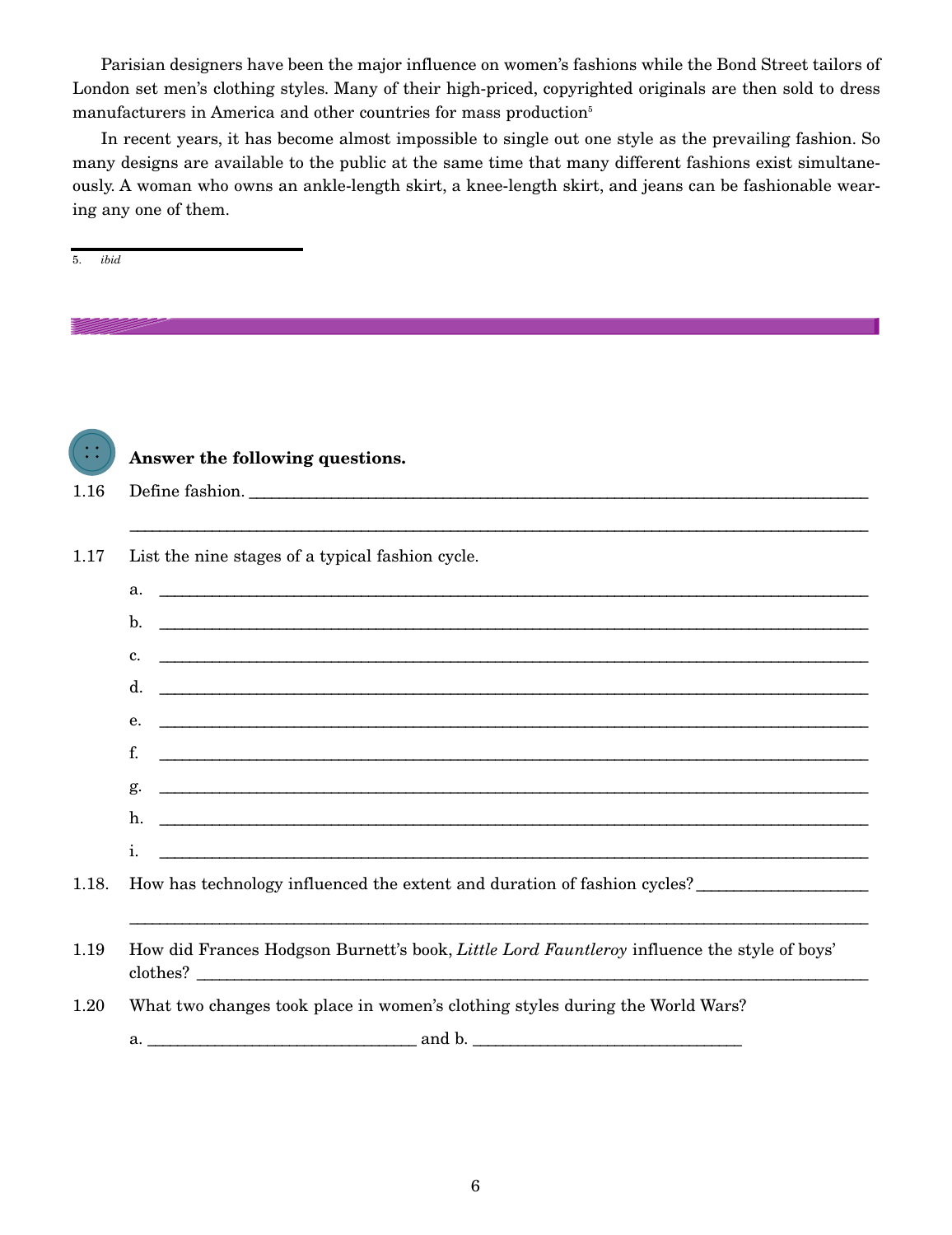1.21 List and describe the three silhouettes that were the basis for fashion cycles.

|          | $a.$ $a.$                                                                            |
|----------|--------------------------------------------------------------------------------------|
|          |                                                                                      |
|          | $\mathbf{c}$ .                                                                       |
| $1.22\,$ | From where are the designers that have had the greatest influence on women's styles? |
|          | Men's styles?                                                                        |
|          |                                                                                      |

To gain a better understanding of fashions, their construction and their sales, study the three charts of terms and definitions that follow.

| <b>FASHION TERMS</b> | <b>DEFINITION</b>                                                                                                                                                                                                           |  |  |
|----------------------|-----------------------------------------------------------------------------------------------------------------------------------------------------------------------------------------------------------------------------|--|--|
| style                | A particular design, shape, or type of apparel item. Examples: A-line<br>skirt, Bermuda shorts, western shirts, crew-neck sweaters.                                                                                         |  |  |
| fashion              | The display of the currently popular style of clothing, made popular<br>through acceptance by a large segment of people.                                                                                                    |  |  |
| apparel              | Applies to all men's, women's, and children's clothing.                                                                                                                                                                     |  |  |
| garment              | Any article of apparel such as a dress, suit, coat; any particular cloth-<br>ing item.                                                                                                                                      |  |  |
| silhouette           | The shape of a clothing style; formed by width and length of the neck-<br>line, sleeves, waistline, and pants or skirt.                                                                                                     |  |  |
| trend                | The general direction that a fashion takes.                                                                                                                                                                                 |  |  |
| high fashion         | Items that are the very latest or newest fashions, fine quality, and<br>expensive.                                                                                                                                          |  |  |
| avant-garde          | Clothes that are the most daring and wild designs.                                                                                                                                                                          |  |  |
| fad                  | A temporary, passing fashion; has great appeal to many people for a<br>short period of time. Examples: accessories (bright colored sunglasses),<br>particular fabrics and patterns, bell-bottom cords, tight fitting jeans. |  |  |
| craze                | A passing love for a new creation, this has a display of emotion or crowd<br>excitement with it.                                                                                                                            |  |  |
| classic              | Item of clothing that continues to be popular despite fashion changes.<br>Examples: white dress shirts, dark business suits, blue jeans, simple<br>black dress.                                                             |  |  |
| wardrobe             | All of the apparel a person owns; consists of all garments and acces-<br>sories.                                                                                                                                            |  |  |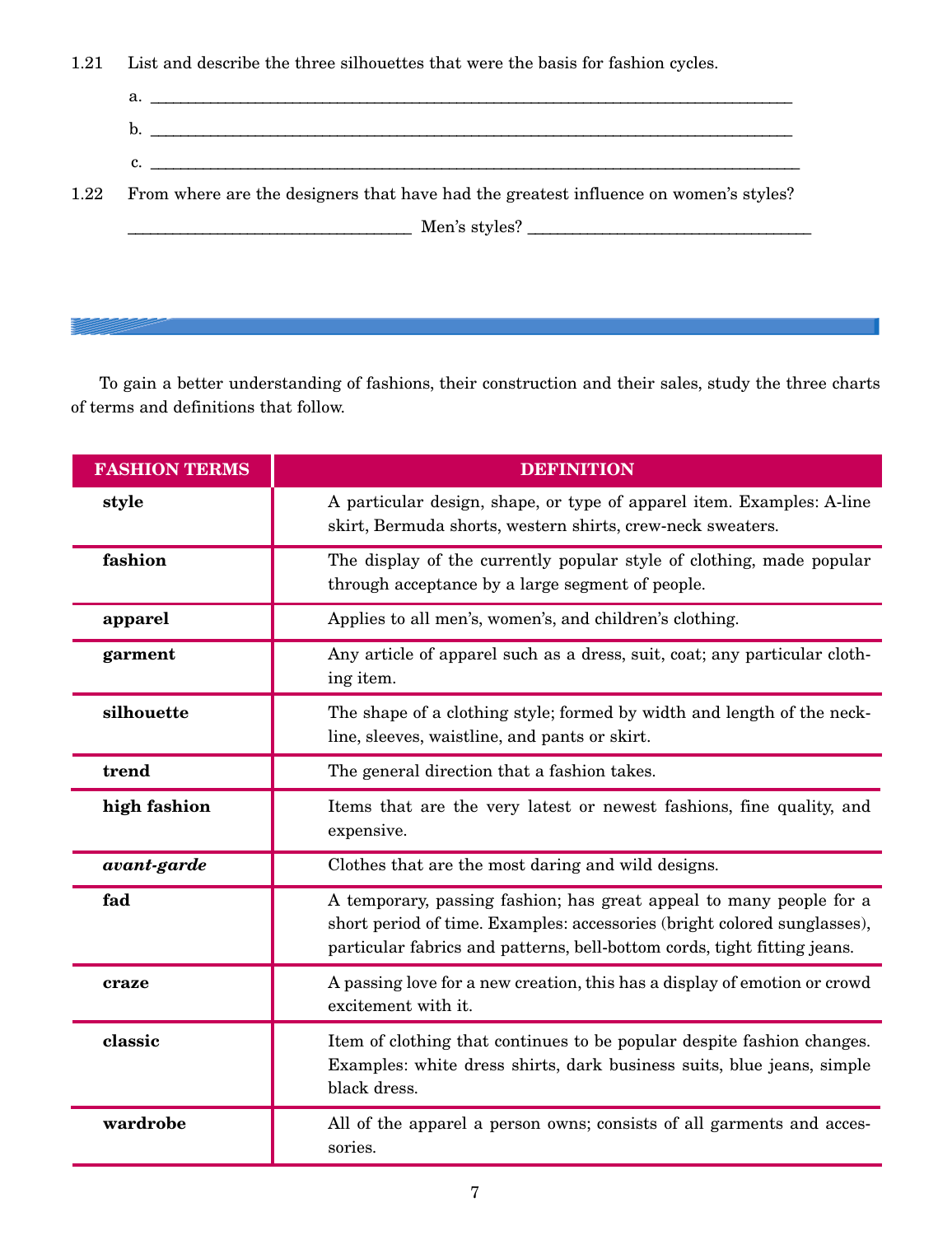

# Complete the following activity.

- 1.23 Either draw or cut out and mount pictures of clothes that exemplify style, fad, and fashion in the boxes. Then describe why the clothes fit into the different categories.
	- a. Fad

This is an example of a fad because: \_\_\_\_\_\_\_\_\_\_\_\_



# b. Style



This is an example of a style because:

# c. Fashion



This is an example of a fashion because:



Adult Check

Date

Initial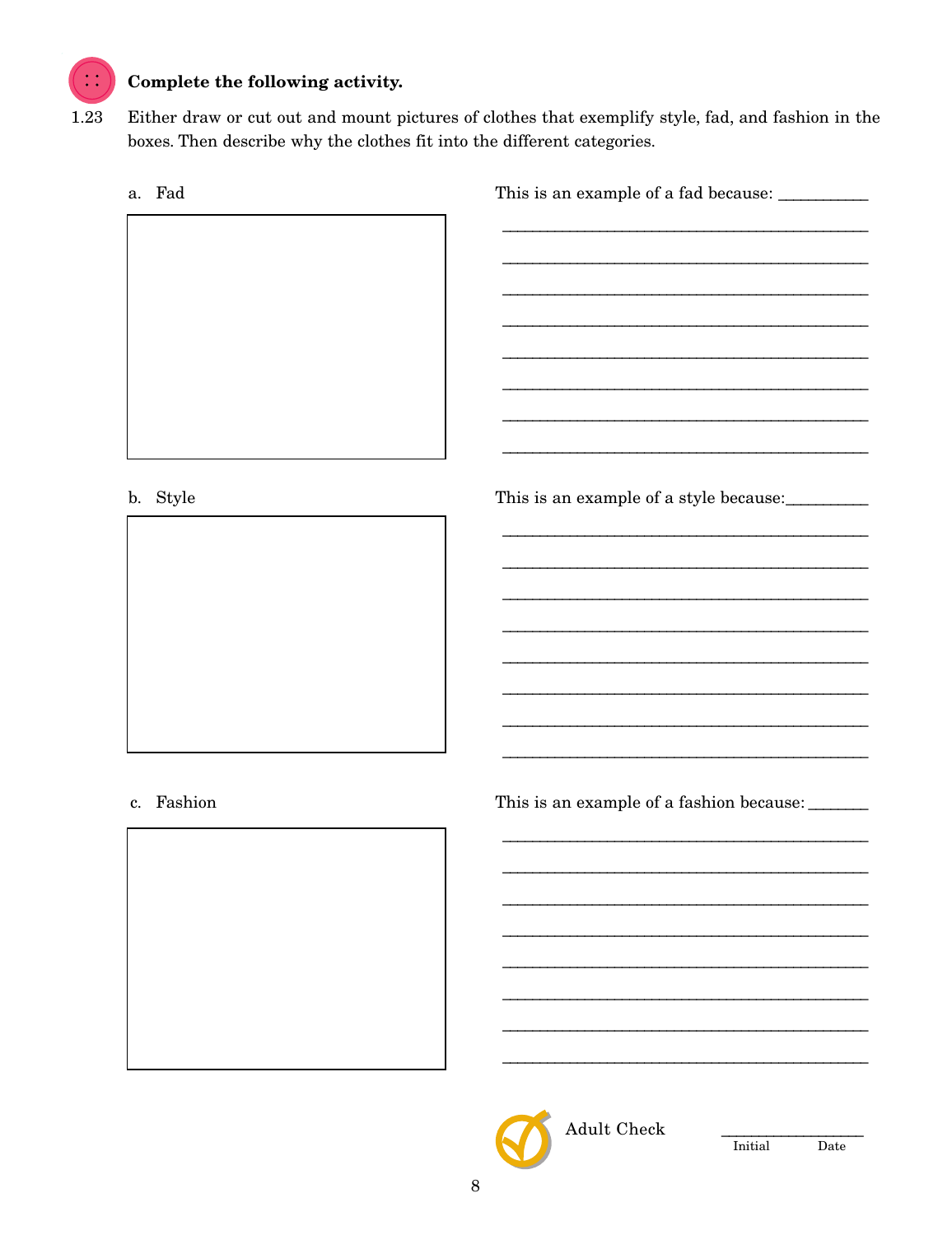| <b>CLOTHING CONSTRUCTION TERMS</b> | <b>DEFINITION</b>                                                                                                                                 |
|------------------------------------|---------------------------------------------------------------------------------------------------------------------------------------------------|
| fit                                | Refers to how tight or loose a garment fits the person who<br>is wearing it.                                                                      |
| fitted garment                     | Is shaped to follow the lines of the body.                                                                                                        |
| seam                               | The lines of stitches that join two garment pieces together.                                                                                      |
| darts                              | Short, tapered, stitched areas that enable the garment to fit<br>the figure.                                                                      |
| bodice                             | Area above the waist, such as upper part of a dress, usual-<br>ly closely fitted by a waistline seam.                                             |
| draped garments                    | Those garments that are wrapped or hung loosely on the<br>human body. Examples: Roman toga, Indian sari, ponchos,<br>and draped skirts and gowns. |
| tailored garments                  | Made by first cutting garment pieces and then sewing them<br>together to fit the shape of the body. Examples: jackets,<br>pants, shirts.          |
| composite garments                 | Made by combining tailored and draped methods.<br>Examples: Japanese kimono, tunics, bathrobes, caftans, and<br>capes.                            |



# **Complete the following activity.**

- 1.24 Either draw or cut out and mount pictures of draped, tailored, and composite clothes in the boxes. Then describe why the clothes fit into each category.
	-

a. A draped garment This is a draped garment because: \_\_\_\_\_\_\_\_\_\_\_\_\_\_\_\_\_\_\_\_\_\_\_\_\_\_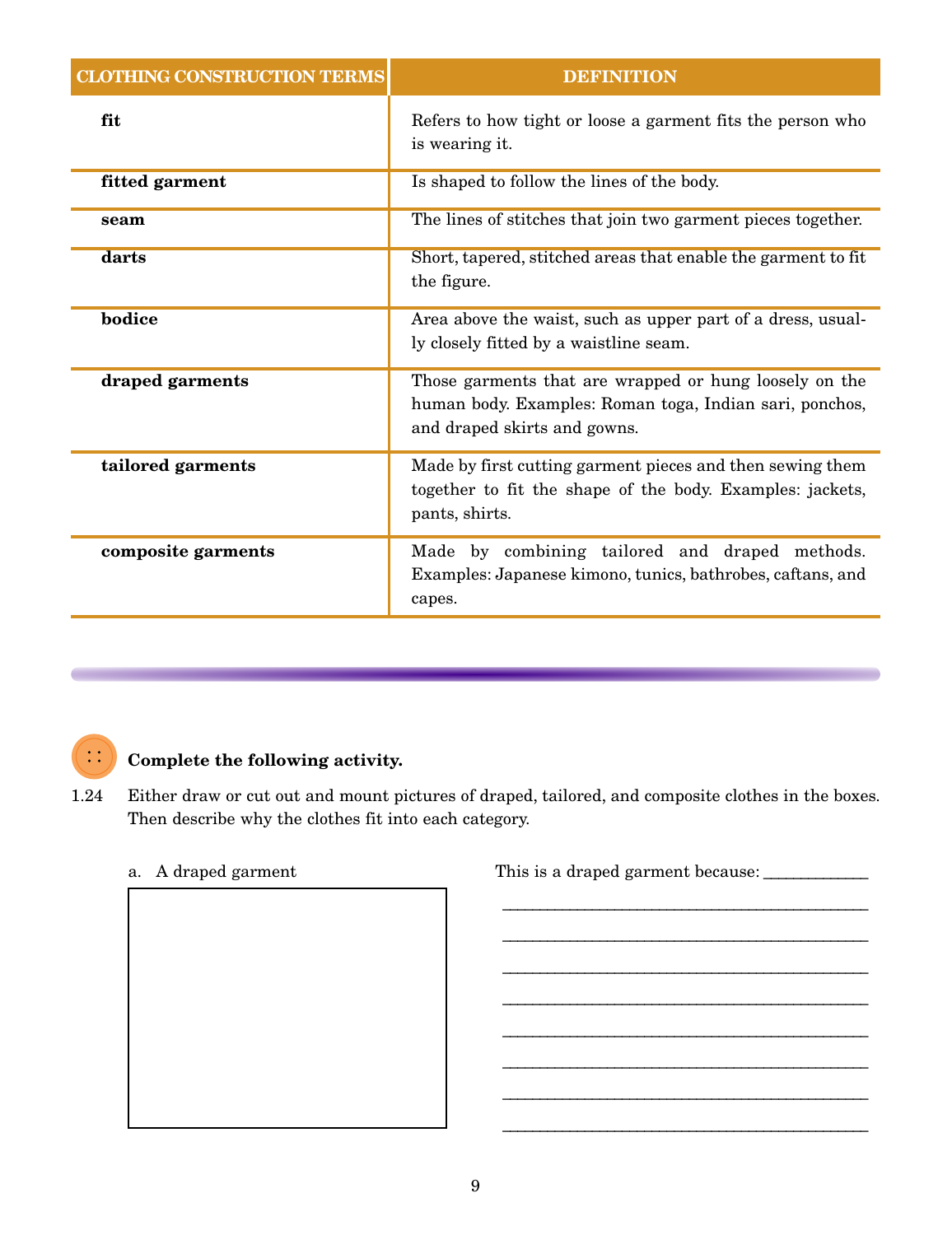b. A tailored garment This is a tailored garment because: \_\_\_\_\_\_\_\_\_\_\_\_\_\_\_\_\_\_\_\_\_\_



c. A composite garment This is a composite garment because:





Initial Date

# **POINT TO PONDER**



The *Hemline Index* is a theory that was developed by a research director of a stock brokerage firm. He noticed that when hemlines rose (1920s and again in the early 1960s), the stock market indexes also went up. When hemlines fell so did the stock markets (late 1920s and 1960s). Many feel this theory should not be taken seriously; even so, it reinforces the idea that peoples' moods are reflected in the way they dress. The *Hemline Index* is a theory that was developed by a research<br>director of a stock brokerage firm. He noticed that when hemlines<br>rose (1920s and again in the early 1960s), the stock market index-<br>es also went up. When he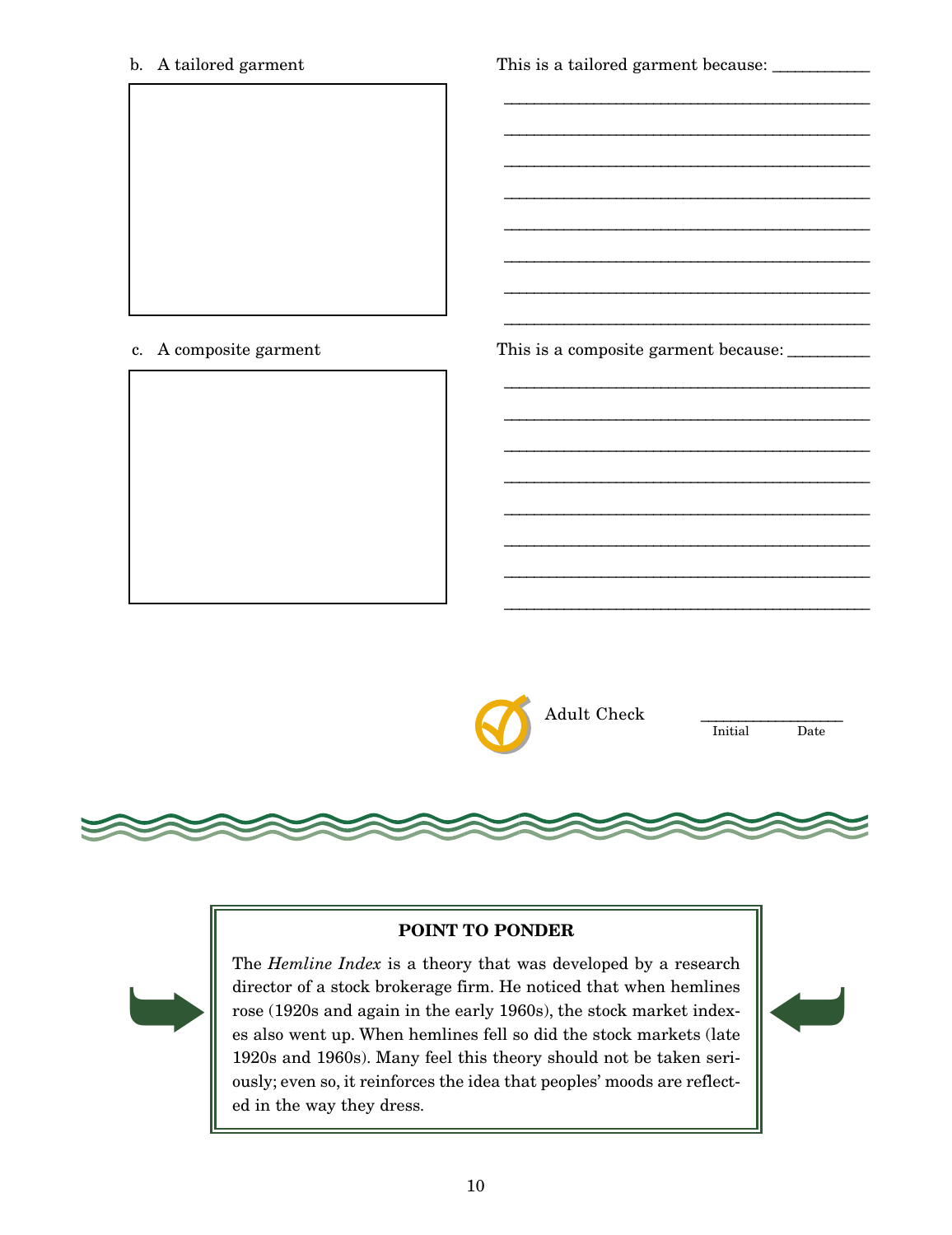| <b>CLOTHING BUSINESS TERMS</b> | <b>DEFINITION</b>                                                                                                                       |  |  |  |
|--------------------------------|-----------------------------------------------------------------------------------------------------------------------------------------|--|--|--|
| haute couture                  | "Finest dressmaking" in French, came to mean high fashion<br>industry referring to groups of firms, each with a designer.               |  |  |  |
| couturier                      | Designer who often owns a firm.                                                                                                         |  |  |  |
| custom-designed                | A garment designed specifically for a particular person, having a<br>special fit, design, and fabric for the person who ordered.        |  |  |  |
| custom-made                    | Not designed for a particular person although it is made for that<br>person, usually after seeing a sample garment, sketch, or picture. |  |  |  |
| copies                         | Looks like the original, made in quantity.                                                                                              |  |  |  |
| knock-offs                     | Lower-priced copies of garments, produced in great volume with<br>lower quality materials and construction.                             |  |  |  |
| fashion piracy                 | The theft of design ideas or the use of a design without the con-<br>sent of the originator.                                            |  |  |  |
| ready to wear                  | Garments as in sizes $2-12$ ; are those that are mass-produced in<br>factories; manufactured in quantity according to sizes.            |  |  |  |
| customers                      | People who buy and wear the garments.                                                                                                   |  |  |  |
| retail stores                  | Sell to consumers, advertise, and sell items directly to the public.                                                                    |  |  |  |
| wholesale business             | Sells goods in large lots to retailers, distributing goods from large<br>warehouses.                                                    |  |  |  |
| overruns                       | Extra clothes that were produced but weren't ordered for regular<br>selling.                                                            |  |  |  |
| irregulars                     | Articles with slight imperfections.                                                                                                     |  |  |  |
| seconds                        | Items that are soiled or have flaws.                                                                                                    |  |  |  |
| promotions                     | Advertising efforts to improve sales.                                                                                                   |  |  |  |

Price markets are market categories based on retail selling prices of merchandise. There are basically three price markets in the apparel industry: high, moderate, and low. The high-priced market includes an extremely small number of people who buy fashionable clothing. They accept more unusual styles and colors than most people and are willing and able to spend more money. They also receive more publicity. Celebrities, royalty, and models would fall into this category.

. . . . . . . . . . . . . .

The moderate-priced market includes garments that are factory produced in small numbers with dependable brand names and good fabrics. This makes up about one-third of all clothing sales. Upper- and upper-middle class professionals would make up the majority falling into this category.

The lower-priced market includes clothes mass produced in common styles, fabrics, and colors.This category is sold to the middle- and lower-class persons who make up the "mass market."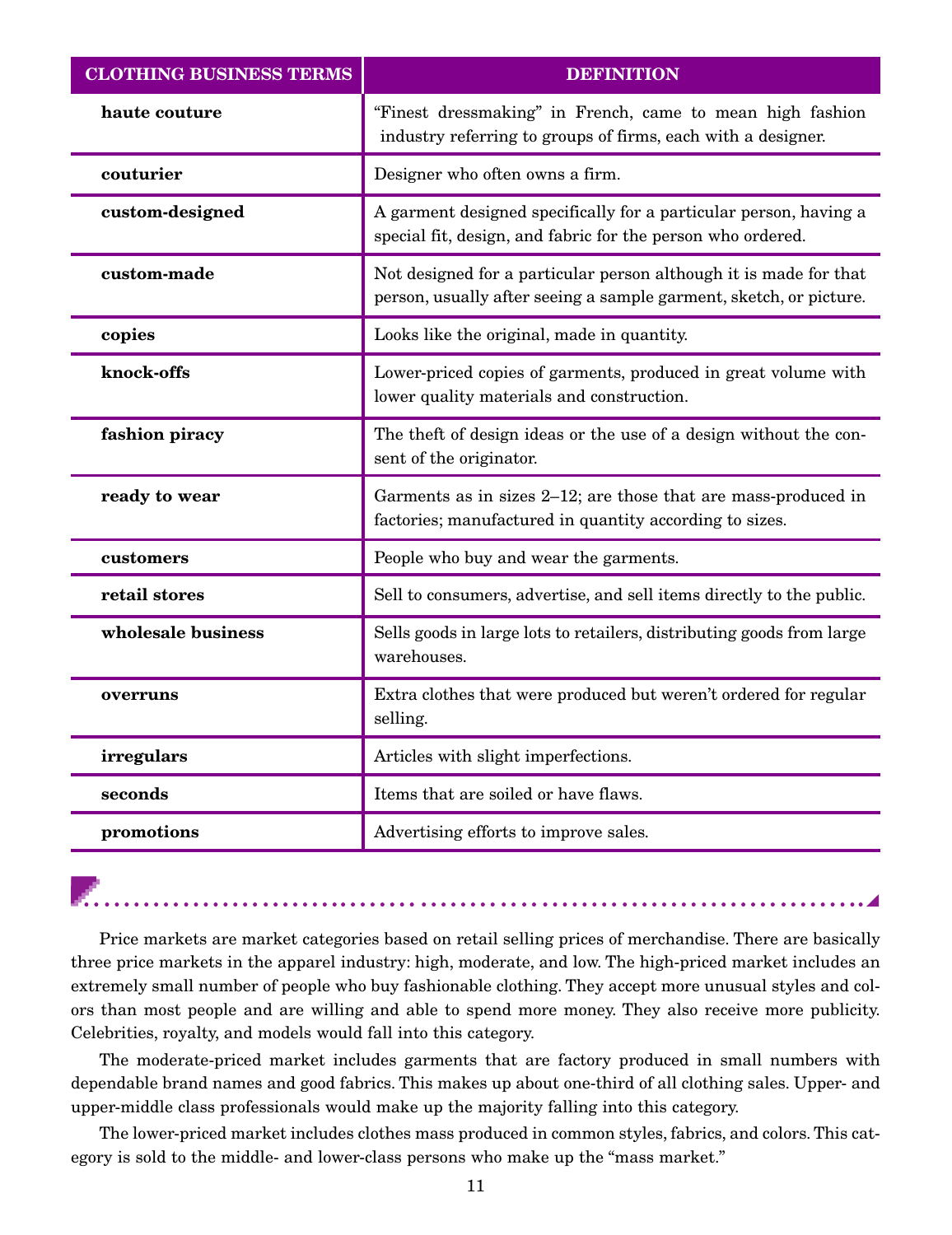## **Fill in the blanks.**

1.25 Explain the difference between a custom-designed garment and a custom-made garment.

1.26 Describe the three price markets of the apparel industry.

1.27 Describe the influence of the *Hemline Index*.

### **Match the following terms with their definitions.**

| a. <i>avant-garde</i> clothes | b. back fullness silhouette |    | c. bell silhouette    |
|-------------------------------|-----------------------------|----|-----------------------|
| d. bodice                     | e. classic                  | f. | composite garment     |
| g. couturier                  | h. custom-designed          |    | <i>i.</i> custom-made |
| j. darts                      | k. draped garments          |    | l. fashion leaders    |
| m. fashion piracy             | n. fitted                   |    | o. high fashion       |
| p. irregulars                 | q. knock-offs               | r. | overruns              |
| s. price markets              | t. retail                   |    | u. seconds            |
| v. style                      | w. tailored garments        |    | x. tubular silhouette |
| y. wardrobe                   | z. wholesale                |    |                       |

| 1.28 |  | short, tapered, stitched areas that enable a garment to fit the figure |  |  |  |  |
|------|--|------------------------------------------------------------------------|--|--|--|--|
|------|--|------------------------------------------------------------------------|--|--|--|--|

- 1.29 **halo** the selling of merchandise directly to consumers
- 1.30 \_\_\_\_\_\_\_\_\_\_\_\_ a recurring style with extra fullness at the back only
- 1.31 \_\_\_\_\_\_\_\_\_\_ a designer who creates original, individually designed high fashions and usually owns the fashion house
- 1.32 \_\_\_\_\_\_\_\_\_\_\_\_ the selling of goods in large lots to retailers
- 1.33 \_\_\_\_\_\_\_\_\_\_ a particular design, shape or type of apparel item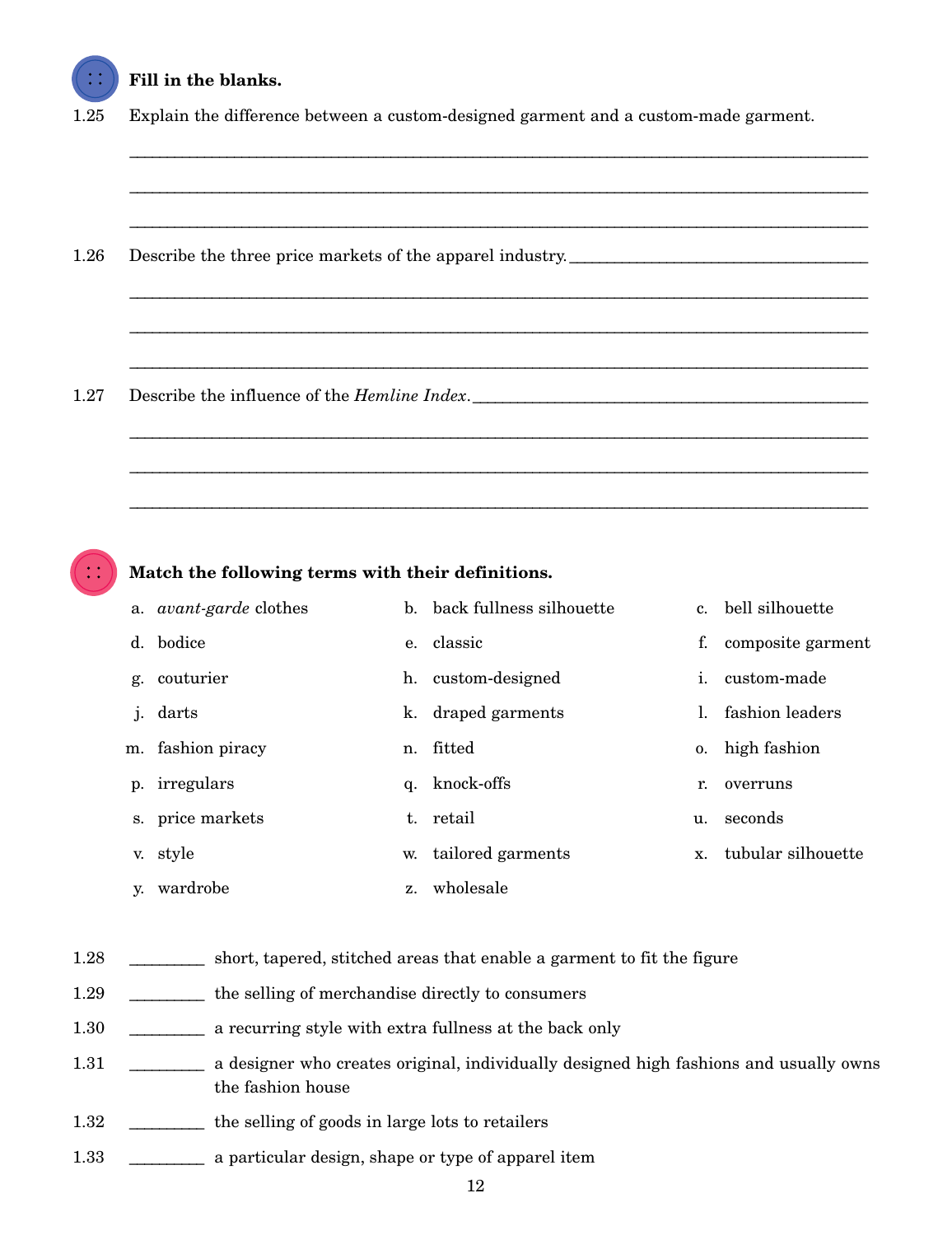- 1.34 \_\_\_\_\_\_\_\_\_\_\_ the apparel area above the waist, usually closely fitted
- 1.35 **Exercise** articles of merchandise with slight imperfections that are sold to consumers at reduced prices
- 1.36 all the garments and accessories a person owns
- 1.37 daring, wild, and unconventional designs
- 1.38 \_\_\_\_\_\_\_\_\_\_ market categories based on retail selling prices of merchandise
- 1.39 \_\_\_\_\_\_\_\_\_\_ garments made by a combination of the tailored and draped methods
- 1.40 \_\_\_\_\_\_\_\_\_\_ trend-setting people who have enough status and credibility to introduce and popularize new styles
- 1.41 **a** recurring style with fullness at the bottom
- 1.42 **the newest, most unique, and expensive apparel of fine quality and beautiful fabric,** with limited acceptance
- 1.43 \_\_\_\_\_\_\_\_\_\_ apparel items that are wrapped or hung on the body and have characteristic folds of soft fabric
- 1.44 **a** a style that is slim and straight from top to bottom
- 1.45 apparel made for the person who has ordered it, usually after seeing a sample garment, sketch, or picture
- 1.46 extra first-quality items produced by a manufacturer but not ordered by retailers
- 1.47 \_\_\_\_\_\_\_\_\_\_ apparel items made by cutting garment pieces and then sewing them together to fit the shape of the body
- 1.48 **a** garment or garment part that is shaped to follow the lines of the body
- 1.49 clothing that stays popular though fashions change
- 1.50 copies of other, usually higher-priced, garments
- 1.51 **Example 1.51** items that are soiled or have noticeable flaws and must therefore be priced lower than perfect goods
- 1.52 the theft of design ideas or the use of a design without the consent of the originator
- 1.53 \_\_\_\_\_\_\_\_\_\_ apparel created specifically for a particular person with special fit, design, and fabric





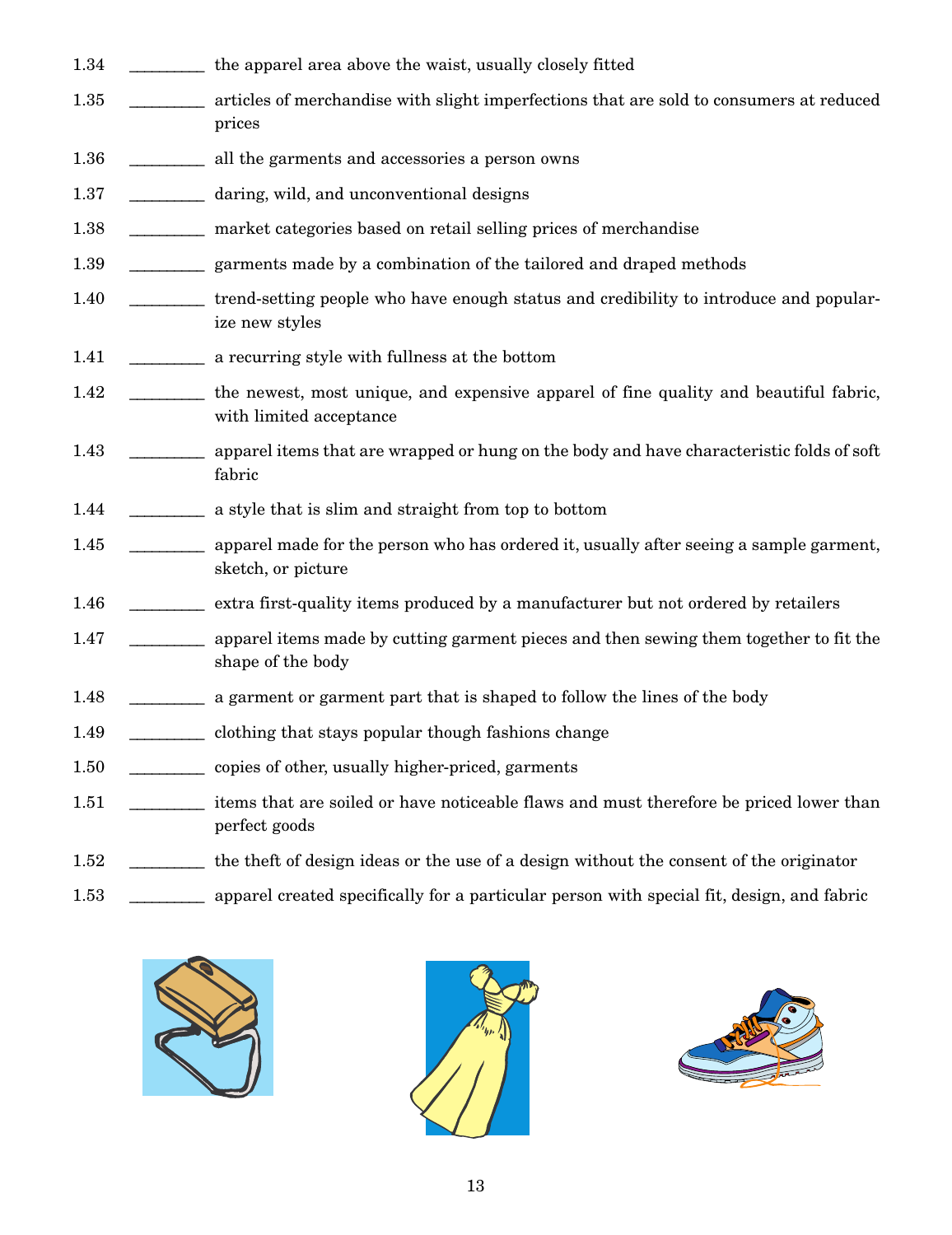### **WARDROBE INVENTORY**

People in industrialized nations often wear different types of clothing for different activities. In the course of a single week, a middle-class American youth may wear wool slacks and a sweater to class, a baseball uniform on the diamond, jeans and a sweatshirt while mowing the lawn, and a suit to a wedding. In less affluent countries, young people generally have only a couple of changes of clothing.

Choosing the right clothes and being a smart shopper takes time and effort. How have you done with creating a wardrobe that is both **utilitarian** and stylish? Take the following chart to your closet and fill it out. Be honest, so that you will know how to better improve your wardrobe choices in the future.

You will need to identify how many garments and in what colors you have for each clothing category. Describe its condition (needs mending or laundering). Explain why you do or do not like this item (maybe it doesn't fit, it's inappropriate, beyond repair). You can usually tell how you like a garment by how often you wear it. You may even include where you wear this item (shopping, school, work, exercise). The last item is to determine what you should do with the article; keep it, mend it, wash it, get rid of it, etc. Maybe you need more of this type of garment to round out your wardrobe. Be as detailed in this survey as possible; after all, it is for your personal benefit to help you improve your present wardrobe.



# **Complete the following activity.**

1.54 Complete the wardrobe inventory.

| <b>Clothes I have</b>                | Description | Condition | How I like it | Action to take |
|--------------------------------------|-------------|-----------|---------------|----------------|
| $\label{p:presses} \textsc{Dresses}$ |             |           |               |                |
| Skirts                               |             |           |               |                |
| $\rm{Pants}$                         |             |           |               |                |
| $\it Jeans$                          |             |           |               |                |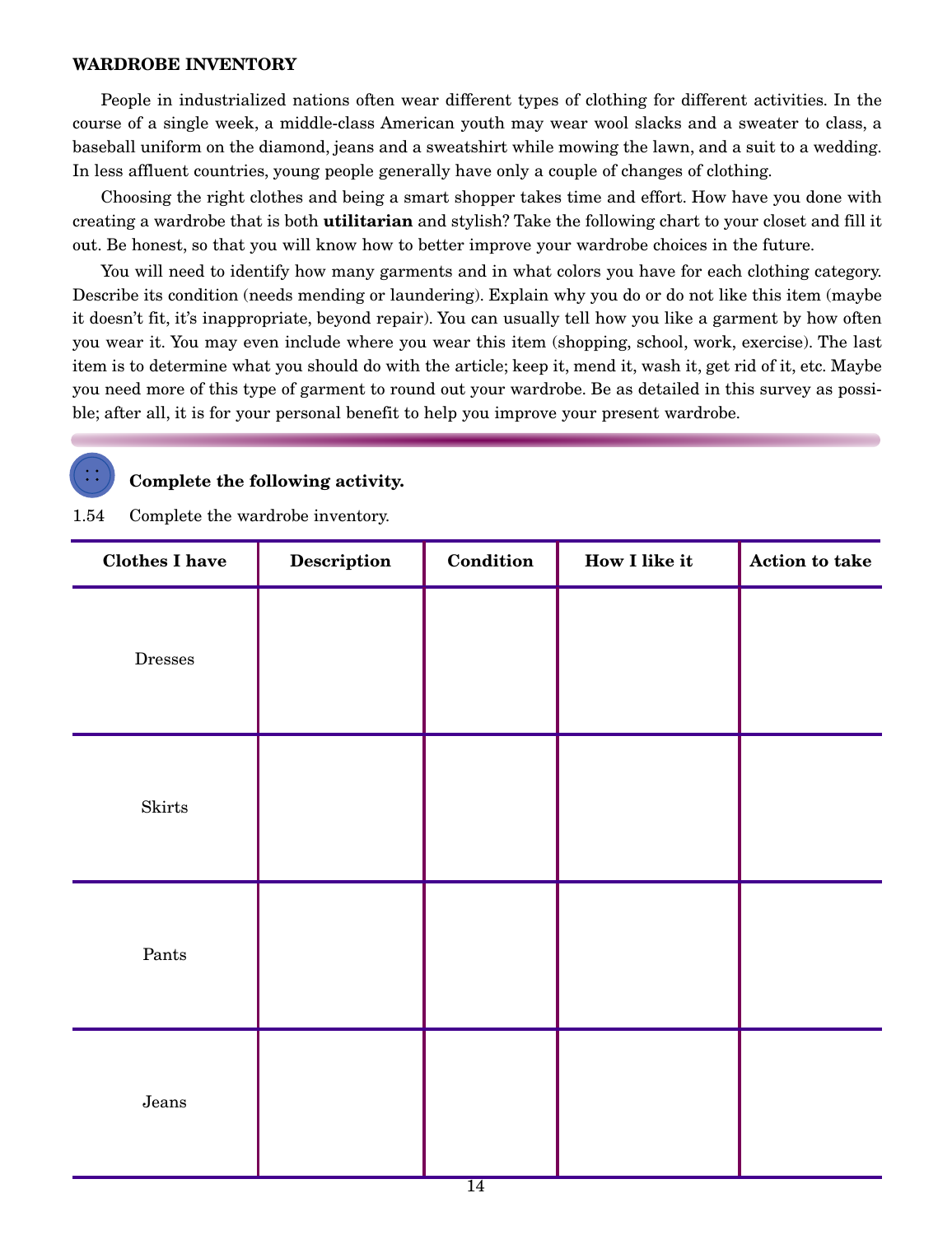| <b>Clothes I have</b>                     | Description | $\label{eq:condition} \textbf{Condition}$ | How I like it | Action to take |
|-------------------------------------------|-------------|-------------------------------------------|---------------|----------------|
| $\hbox{Suits}$                            |             |                                           |               |                |
| Blazers                                   |             |                                           |               |                |
| $\it Jackets$                             |             |                                           |               |                |
| $\it Jeans$                               |             |                                           |               |                |
| ${\hbox{\rm Shorts}}$                     |             |                                           |               |                |
| Casual Shirts/T-shirts                    |             |                                           |               |                |
| $\label{ex:1} {\rm Sweaters/Sweatshirts}$ |             |                                           |               |                |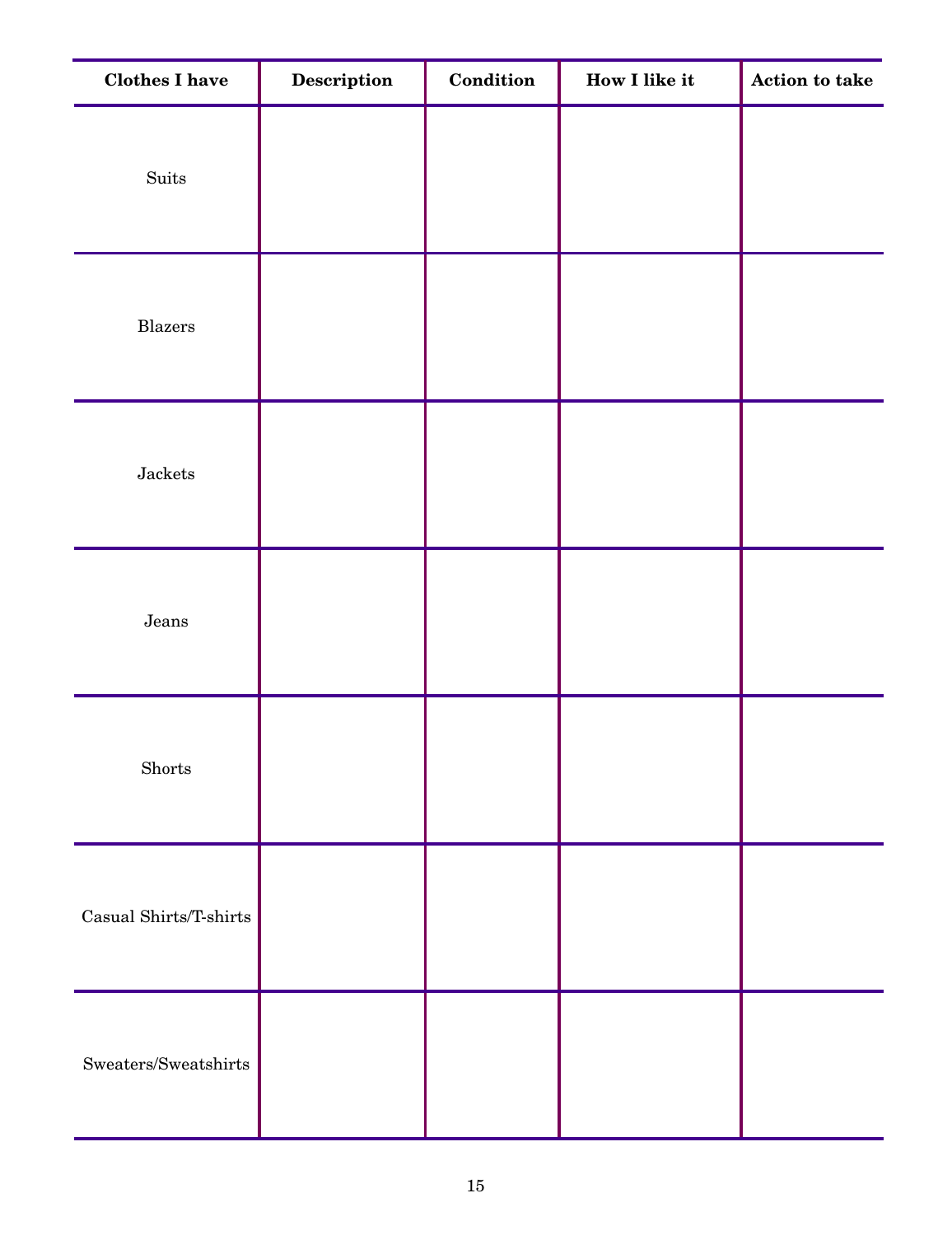| <b>Clothes I have</b>                                           | Description | Condition | How I like it | Action to take |
|-----------------------------------------------------------------|-------------|-----------|---------------|----------------|
| $\rm{Coats}$                                                    |             |           |               |                |
| $\operatorname{Shoes}/\operatorname{Roots}$                     |             |           |               |                |
| Athletic Attire                                                 |             |           |               |                |
| $\label{thm:undergarments} Under \textit{garments}$             |             |           |               |                |
| $\operatorname{Socks}$                                          |             |           |               |                |
| ${\bf S} le \texttt{e} {\bf p} {\bf w} {\bf e} {\bf a} {\bf r}$ |             |           |               |                |
| $\operatorname{Hats/Gloves}$                                    |             |           |               |                |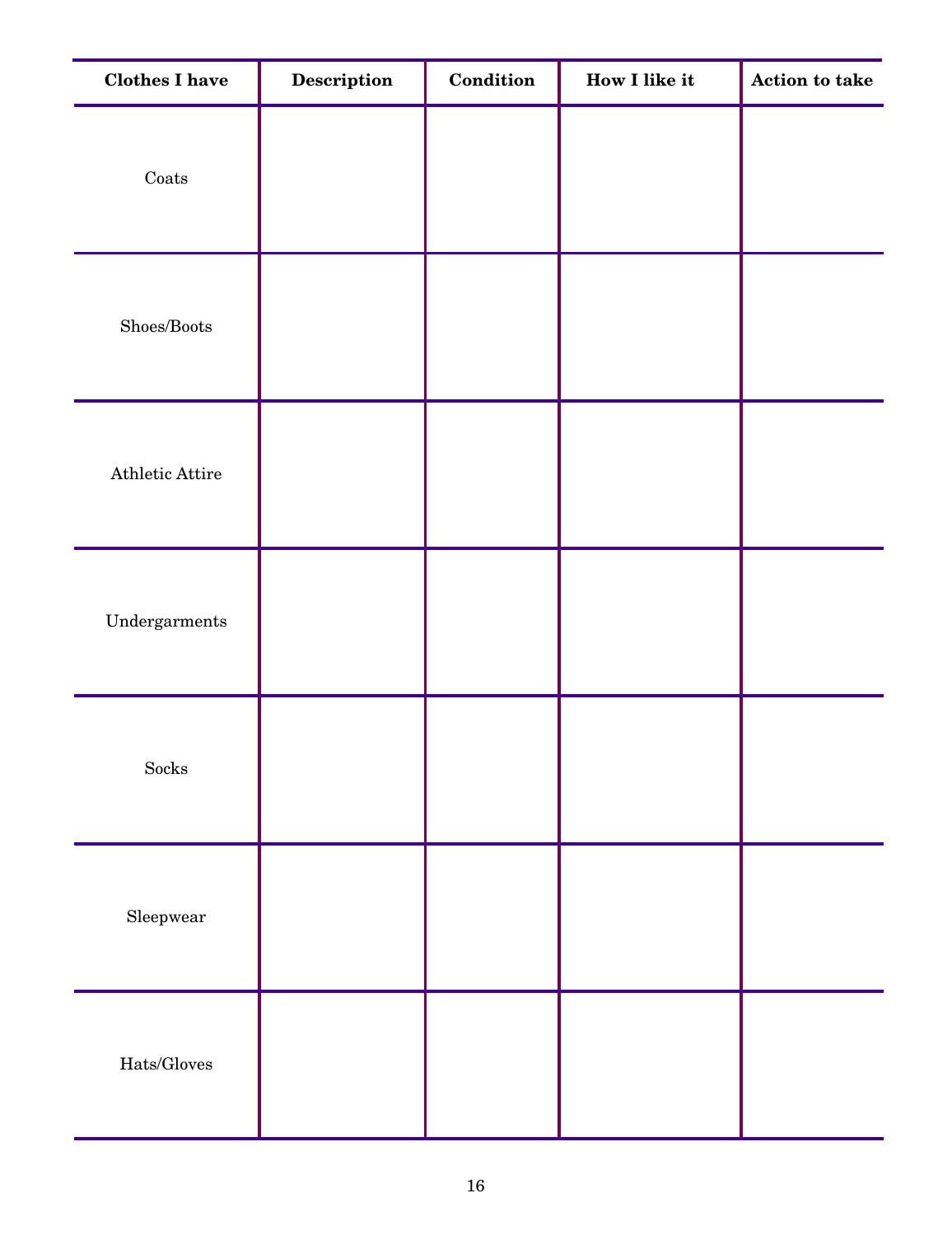



Review the material in this section in preparation for the Self Test. The Self Test will check your mastery of this particular section. The items missed on this Self Test will indicate specific areas where restudy is needed for mastery.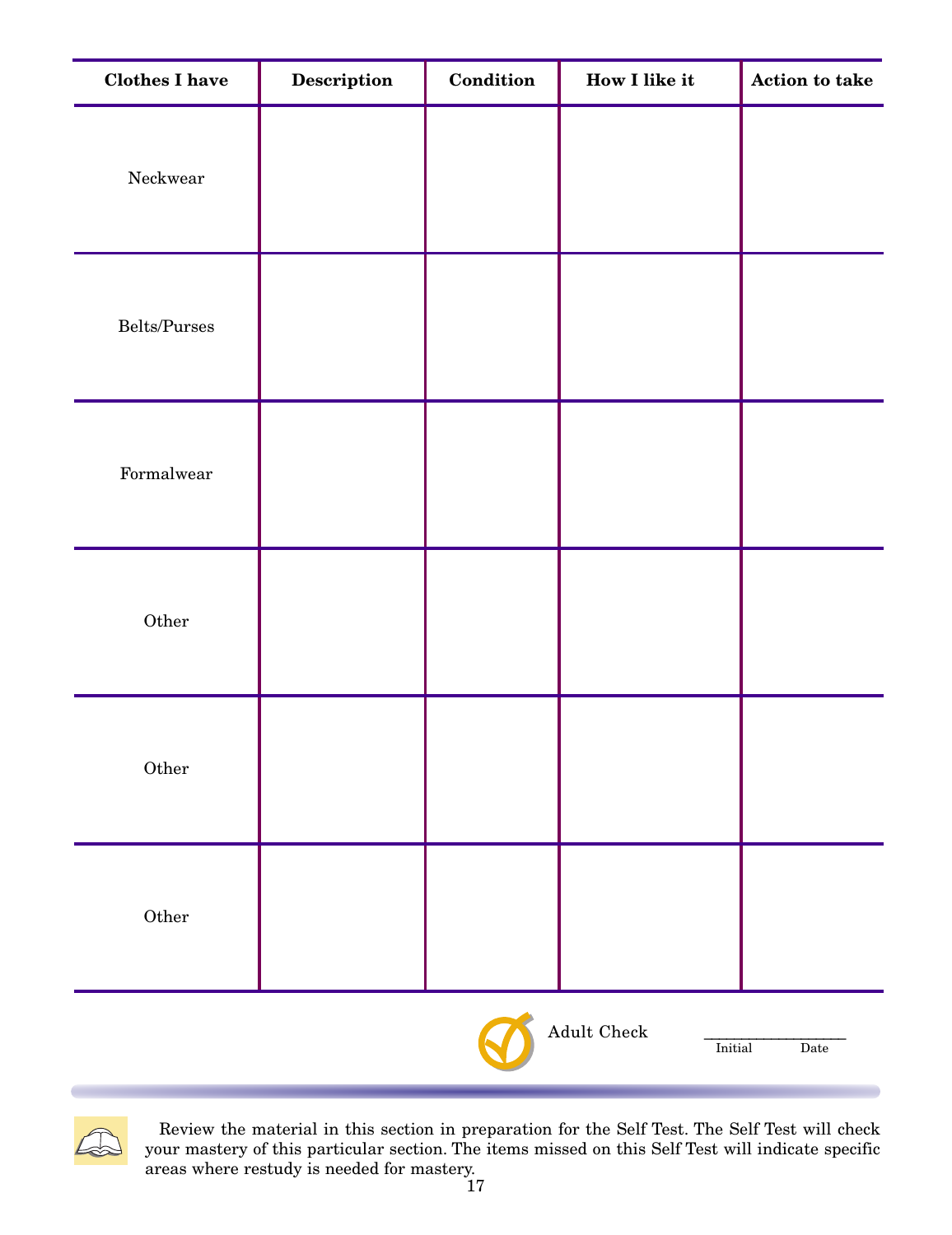# **SELF TEST 1**

True or False: If a statement is true, write true in the blank. If a statement is false, change the **underlined word or words to make the statement true. Write the correct answer in the blank.** (each answer, 3 points).

| 1.01  | Decorative clothing gives physical protection to the body.                                                                                       |                |                       |  |  |
|-------|--------------------------------------------------------------------------------------------------------------------------------------------------|----------------|-----------------------|--|--|
| 1.02  | Sunglasses, hats, and fur garments are examples of protective apparel that have<br>gained fashion status.                                        |                |                       |  |  |
| 1.03  | Clothing items for body protection show how different cultures view beauty.                                                                      |                |                       |  |  |
| 1.04  | Dress codes are outfits or articles of clothing that are alike and specific to every-<br>one in a certain group of people.                       |                |                       |  |  |
| 1.05  | Identification is gained when clothing is able to give a person a higher rank in<br>society, along with social acceptance and peer approval.     |                |                       |  |  |
| 1.06  | Different people have different values, such as thinking that comfort, economy,<br>easy care, prestige, or the latest fashion look is important. |                |                       |  |  |
| 1.07  | The values and attitudes that influence a person's clothing choices change as<br>that person goes through life.                                  |                |                       |  |  |
| 1.08  | The style of a garment is shown by its design or shape.                                                                                          |                |                       |  |  |
| 1.09  | Avant-garde clothes are widely popular.                                                                                                          |                |                       |  |  |
| 1.010 | Consumers acquire, use, and eventually discard clothing items.                                                                                   |                |                       |  |  |
| 1.011 | For our broad lifestyles today, more styles are popular at a time.                                                                               |                |                       |  |  |
|       | <b>Match the terms</b> (each answer, 2 points).                                                                                                  |                |                       |  |  |
| 1.012 | the providing of physical safeguards                                                                                                             | a.             | identification        |  |  |
| 1.013 | a quality that gives pleasure to the senses and creates a positive<br>emotional reaction in the viewer                                           | $\mathbf{b}$ . | status<br>modesty     |  |  |
| 1.014 | process of establishing or describing who or what someone is or<br>what someone does                                                             | c.<br>d.       | attitudes             |  |  |
| 1.015 | written or unwritten rules of what should or should not be worn<br>by a group of people                                                          | е.<br>f.       | beauty<br>personality |  |  |
| 1.016 | the covering of a person's body according to the code of decency of<br>that person's society                                                     | g.             | conformity            |  |  |
| 1.017 | act of obeying or agreeing with some given standard or authority                                                                                 | h.             | protection            |  |  |
| 1.018 | an idea, belief, or thing that is important to a person                                                                                          | i.             | values                |  |  |
| 1.019 | rotal characteristics that distinguish an individual, especially his<br>or her behavioral or emotional tendencies                                | j.             | dress code            |  |  |
| 1.020 | a person's feelings about or reactions to people, things, or ideas<br>as formed from the person's values                                         |                |                       |  |  |
| 1.021 | one's position or rank in comparison to others                                                                                                   |                |                       |  |  |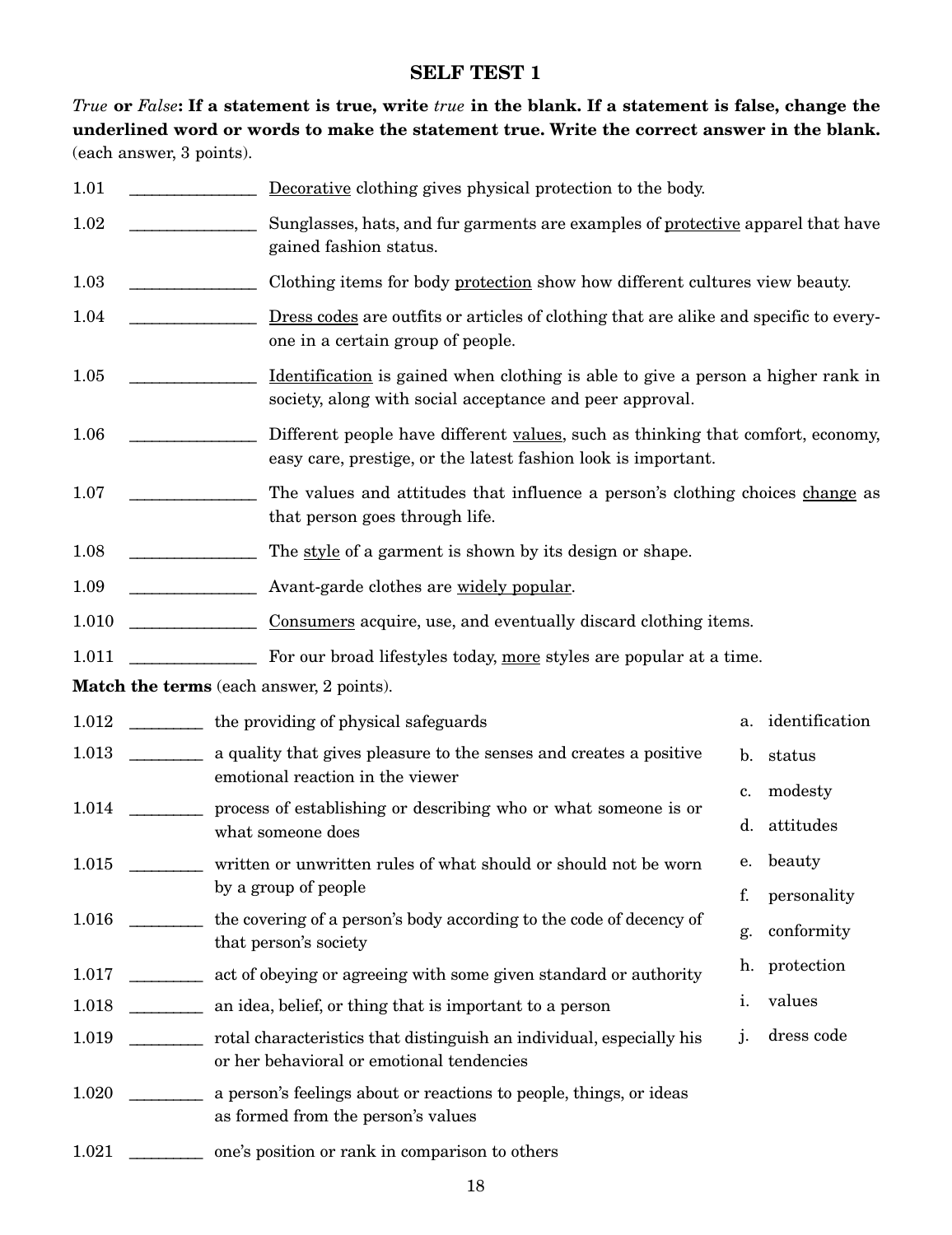# **Multiple choice. Write the correct letter on the blank** (each answer, 2 points).

- 1.022 Clothing that gives protection from environmental dangers includes \_\_\_\_\_\_\_\_\_\_\_\_\_ .
	- a. shoes, sterile gloves and masks, and grass skirts
	- b. beaded necklaces and feathered hats
	- c. clergy robes, wedding gowns, and graduation caps and gowns
	- d. camouflage suits, raincoats, and bulletproof vests
- 1.023 Adornment refers to  $\qquad \qquad .$ 
	- a. safety and security
	- b. peer group pressure and personality
	- c. dress codes and individuality
	- d. decoration and beauty
- 1.024 Status is gained through clothing with  $\blacksquare$ 
	- a. service stripes or badges on uniforms
	- b. expensive fabrics or jewelry
	- c. the pelts of an ancient hunter's prey
	- d. all of the above

# 1.025 Individuality is  $\qquad \qquad$ .

- a. the force that makes people want to be like their friends
- b. usually a result of advertising and the availability of items
- c. self-expression that distinguishes one person from another
- d. the desire to look like the other individuals at school or work

# 1.026 A fashion trend is

- a. one of the parts that make up a complete garment
- b. a fine quality, expensive, high style item
- c. the direction in which fashion is moving
- d. the latest daring and wild fashion silhouette
- 1.027 Darts are put into garments to  $\blacksquare$ .
	- a. join two pieces of a garment together
	- b. enable a garment to fit the figure
	- c. make sure a garments length is correct
	- d. all of the above

# 1.028 Composite garments are constructed \_\_\_\_\_\_\_\_\_\_\_\_\_ .

- a. by a combination of the tailored and draped methods
- b. with more than one type of fabric
- c. with two or more textures and colors
- d. with separate bodice and lower sections
- 1.029 Haute couture refers to  $\qquad \qquad .$ 
	- a. the French high fashion industry
	- b. fashion houses whose designers create original fashions
	- c. expensive fashions made of luxury fabrics and in limited numbers
	- d. all of the above